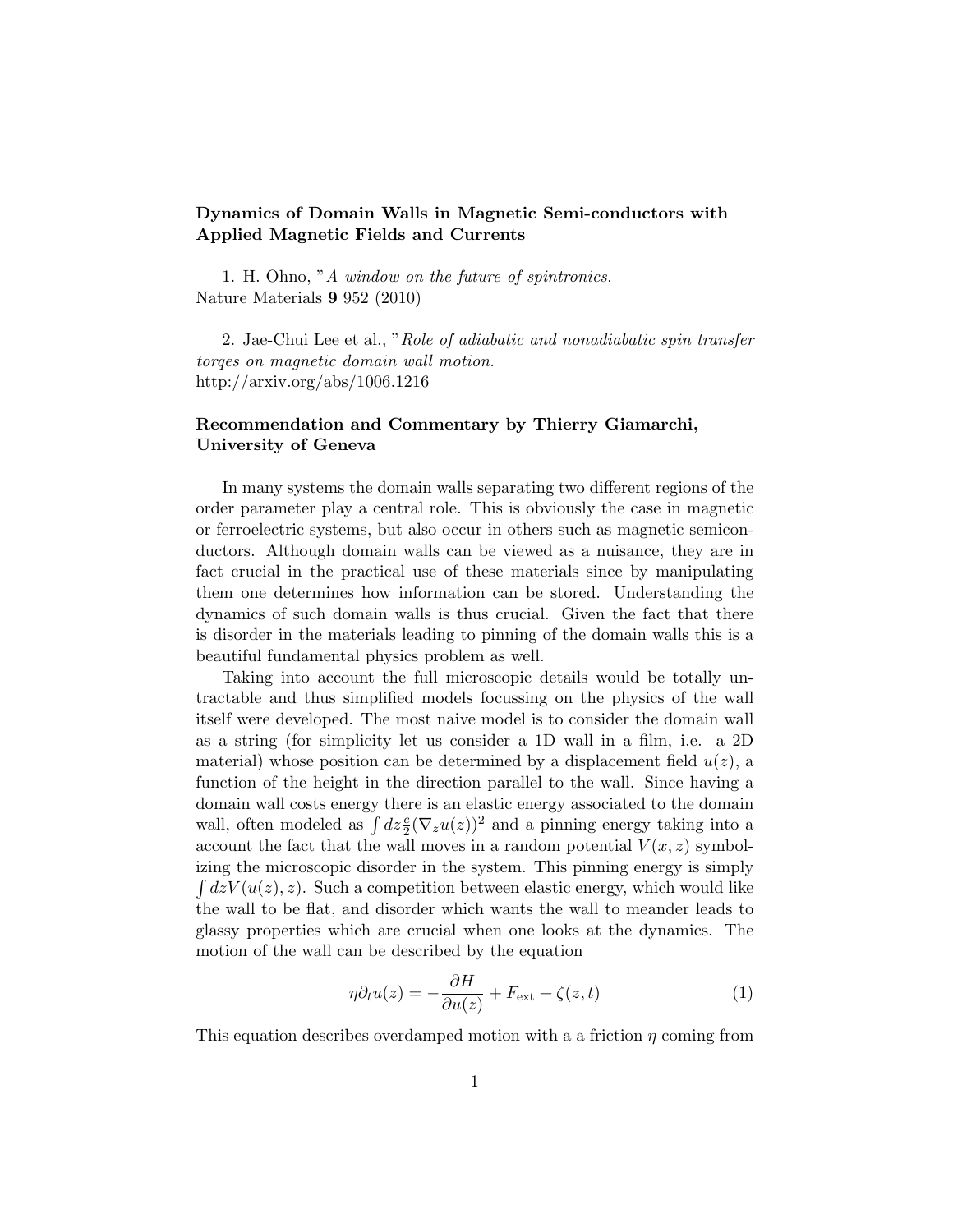internal dissipation mechanism inside the domain wall and with a force  $F_{\text{ext}}$ setting the wall into motion. For a magnetic domain wall this can be produced by e.g. putting the system in a magnetic field which favors one of the regions of the order parameter (or an electric field for a ferroelectric).  $\zeta(z,t)$ is a thermal (Langevin) noise which is supposed to mimic the effects of the temperature. It is important that this noise has fluctuation that are precisely connected to the dissipation  $\eta$   $(\overline{\zeta(x,t)\zeta(x',t')} = \eta T\delta(x-x')\delta(t-t'))$ in order to satisfy the fluctuation dissipation theorem.

Solving this equation is of course a formidable problem. However when the applied force is small, a remarkable behavior occurs which can be obtained by either phenomenological arguments or a renormalization group solution of the above equation. The velocity  $v$  of the driven domain wall is given by:

$$
v \propto e^{-\beta U_c (F_c/F_{\text{ext}})^{\mu}} \tag{2}
$$

where  $U_c$  and  $F_c$  are characteristic quantities, and  $\mu$  a universal exponent. This remarkable non-linear response at small drive, called creep, has its roots in the glassy properties of the domain wall, and comes from the fact that the system has to overcome divergent barriers by Arhhenius activation in order to be able to move. Quite remarkably this behavior has been experimentally verified over many orders of magnitude in magnetic and ferroelectric domain walls [1].

One could thus be lulled in believing that we understand everything in this problem. Fortunately this is far from being the case. The approximation which consists in modeling the domain walls by a simple position is clearly an oversimplification for several materials. For magnetic systems, old works by Walker [2] have already pointed that in addition to the domain wall one had to retain the angle  $\phi$  that the spin makes perpendicular to the direction of the order parameter. One has thus to write a second equation similar to (1) for the angle  $\phi$ . This already poses some non-trivial conceptual problems about where to put the dissipation and how to write the thermal noise. A priori one could expect two dissipation constants  $\eta_1$  and  $\eta_2$ , and there is already fierce debate in the community on what is the underlying mechanism behind this dissipation and what the values can be.

This is specially important for systems such as the magnetic semiconductors, currently intensely studied in connection with spintronics. Indeed for these materials it is possible to transfer (e.g. by spin-orbit coupling) the moment coming from the spin of moving electrons to the domain wall. It is thus possible to have a magnetic domain wall move either by driving it by a magnetic field  $B$  (the situation we were discussing up to now) or by